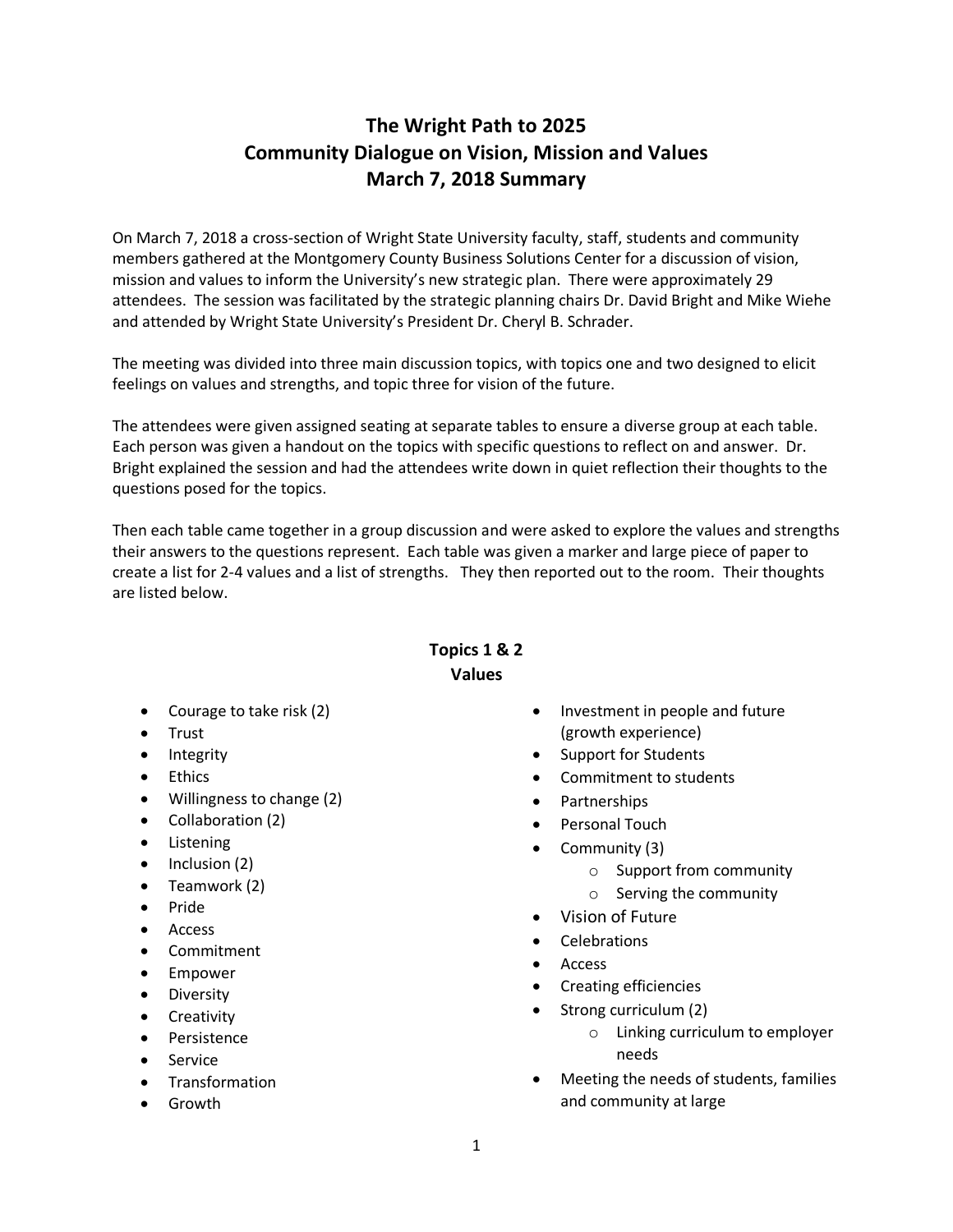## **Strengths**

- Surrounding community support (3)
	- o Cultivate community partnerships
	- o Strong community connections
- Strong administration leadership (2)
	- o Committed leadership
- Faculty, staff, alumni, community
- Dedicated staff/faculty (2)
	- $\circ$  Committed faculty and staff mentorship
- Educational investment from tome and money
- Diversity Inclusion
- Outreach Customer focus (community and school), student success center
- Organizational capacity
- Willingness to try something new
	- o Take risks
	- o Take a chance on a student
- Diversity
	- o People with disabilities
	- o Broadest perspective
- Service to others
- o BSOM in all health entities
- o Research involvement
- Students (3)
	- o Providing relevant education to allow students to more effectively integrate into society (workforce)
	- o Strong connections between students and faculty, advisor and other student support
- Strong collaboration between employees
- Balance of in and outside classroom
- Comfortable in its own skin
- Leveraging the expertise and experiences of all internal and external constituencies in the strategic planning process
- Breaking down the silos and aligning to a common vision
- The region
- Focus our core strengths

The attendees were also asked to relay stories they experienced that related to the vision and strengths they identified. Some of those stories were:

- Completed PhD at a golden age.
- Changed career from veterinary medicine to human medicine.
- Wright Leader Academy leadership development and build relationships.
- Development of a new class to meet student needs/goals
- Educating students "where they are"
- College promise program celebrating success
- Feedback from recent grads and employers about WSU's academic preparation for job market, which validated WSU's curriculum
- Consolidation of TV center, media services, and CTL. Consolidation of departments can have positive outcomes
- Developing the Wright Guarantee Tuition Program, which guarantees base tuition, room and board for 4 years